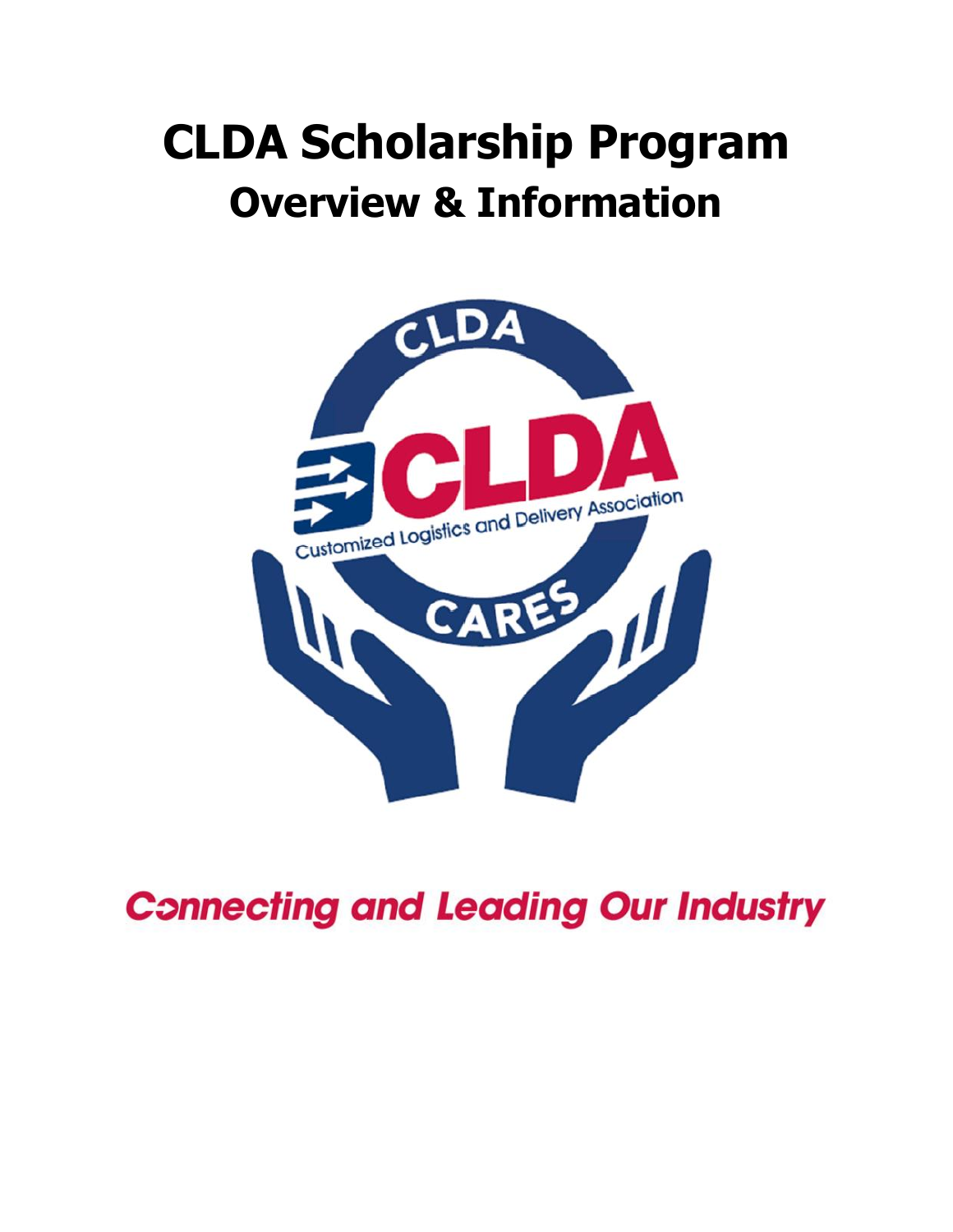

The Customized Logistics & Delivery Association has designed the following scholarship opportunity to be "An investment in the future growth, development, and well-being of our member families and the Final Mile community." Our organizations commitment to our members and communities we serve extends far beyond the last mile arena. The CLDA directors, management, and staff have maintained their resolve to be active in our "community" and assist with the future growth of our industry.

## **General Scholarship Program**

Each year the CLDA will award up to two scholarships, each in the amount of \$1000. Each scholarship will be awarded to a student that is part of the CLDA family of companies. This company must be a member in good standings with the CLDA. The decision as to who will receive the scholarships will be at the sole discretion of the of the scholarship committee and approved by its board of directors. If we do not receive any applications then no scholarship will be awarded for that area.

## **Eligibility**

Applicants must:

- Be a direct dependent of a member company employee in good standing with the CLDA at the time of application.
- Applicant must be a graduating high school or home school senior who meets the entrance requirements for an accredited college, university, trade school, or CDL driver education program.
- Applicant must submit a completed application packet to the CLDA Scholarship Committee Chair by the appointed deadline. Late application packets will not be accepted.
- Applicants meeting the above criteria will be eligible without regard to race, ethnicity, national origin, religion, gender identity or disability.

## **How to Apply**

Along with a completed General Scholarship application, please provide the following:

- One page essay introducing yourself, reason for applying and potential future contributions to your community. Essay must be one-page, double-spaced; size 12 font and must include page header.
- Summary of student's achievements, honors and extracurricular activities. Must include page header.
- Two Letters of Recommendation- One Letter of Recommendation from a school leader and one Letter of Recommendation from a community/industry leader.
- Copy of latest transcripts and SAT and/or ACT scores.
- Guidance Counselor Student Profile Form filled out and submitted in a sealed envelope.

# **Connecting and Leading Our Industry**